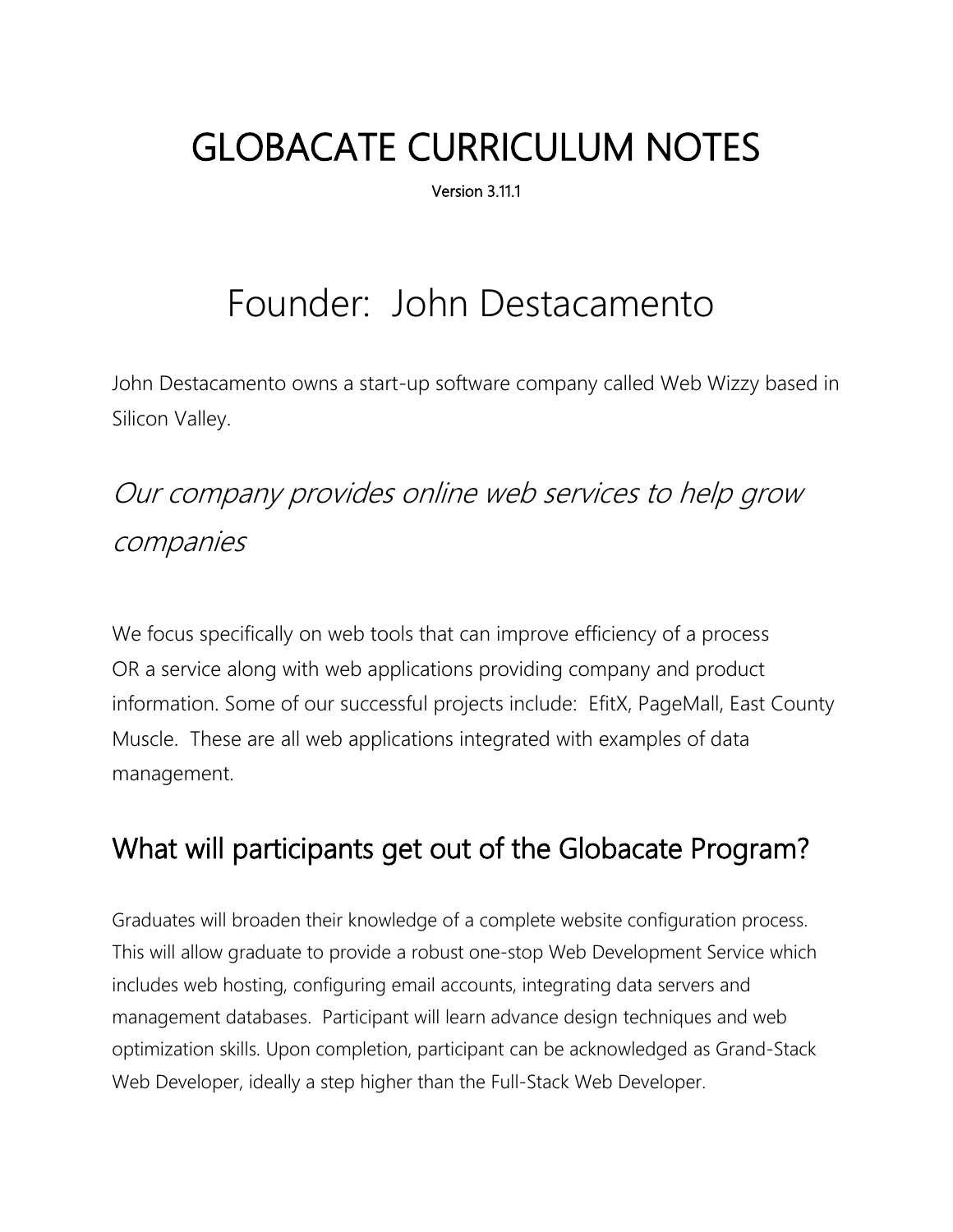# Why hire from the Globacate Team?

- We focus on improving processes rather than just building a website
- We have the ability to build many types of online tools
- We are pro-active to fast pace changes in Web Technology
- Our infrastructure allows us to produce products at low costs

# How to sell your freelancer services

Start by catching your customer's attention such as stating your services this way:

We (I) offer "WEB DEVELOPMENT SERVICES TO HELP GROW COMPANIES."

Don't undersell yourself by saying you are a web designer. This term sounds generic.

# WEB DEVELOPER ETHICS

1. We(I) provide Full Stack Development: meaning we will provide graphic design and back-end coding per request. We may suggest to outsource some of the services when required.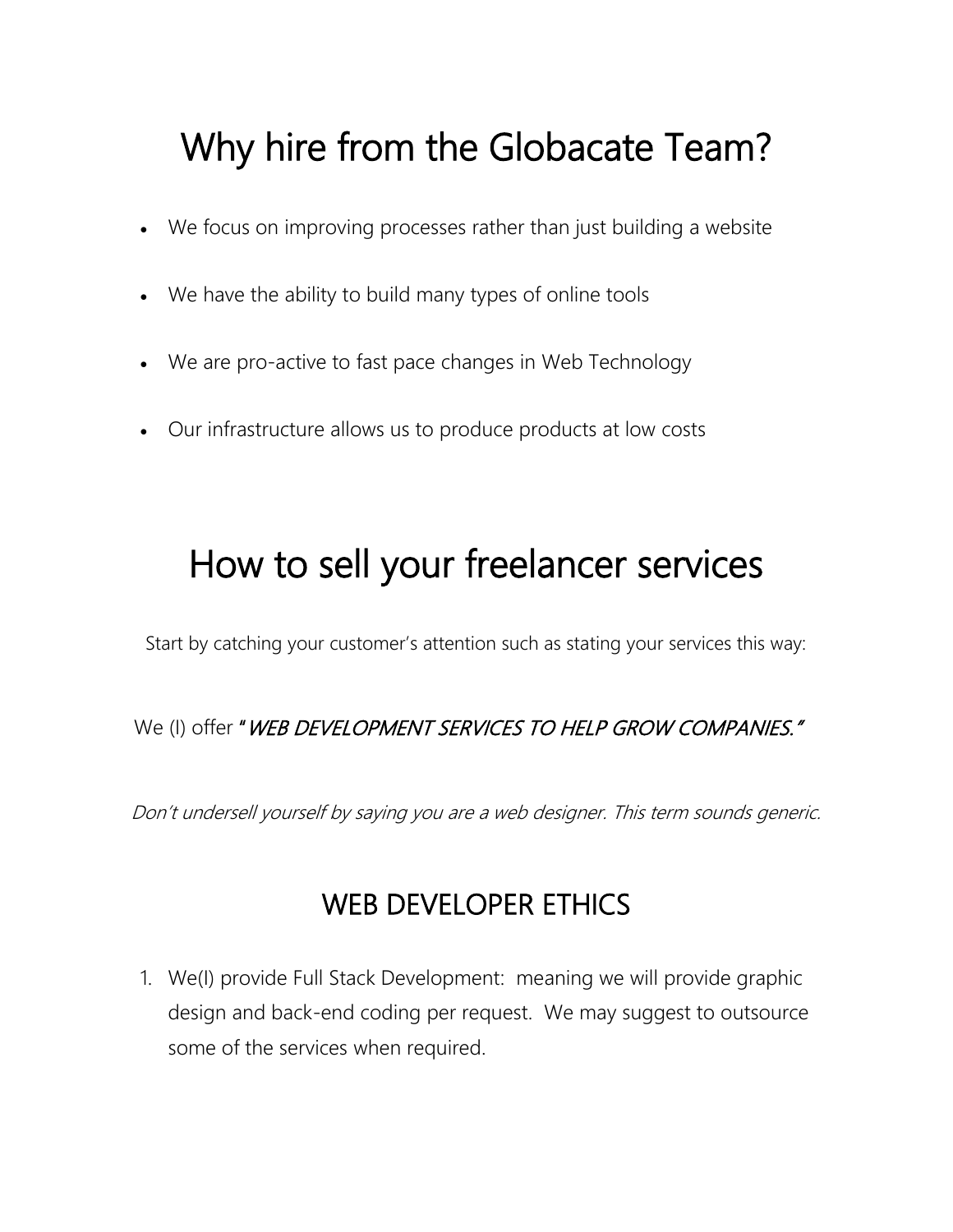2. We(I) may support creating technical content, organizing and planning of your web project. However we may suggest that you try to hire personnel more appropriate for the task.

3. All web apps we provide will be of high standards according to Google Light House Audit requirements. Meaning all web-apps we create are Progressive Web Apps (PWAs)

4. We(i) offer training on how to update your site if I use the PageMall Web Building interface to build your project

5. As a standard feature we(I) will offer 2 hours labor credit for updates or changes to your site.

#### FEATURES

- 1. All of our web apps and designs will be responsive to mobile
- 2. Our signature full screen horizontal scroll is available as a standard feature
- 3. We can provide hosting and DNS configuration as a standard feature
- 4. We can provide 3 email account configurations as a standard feature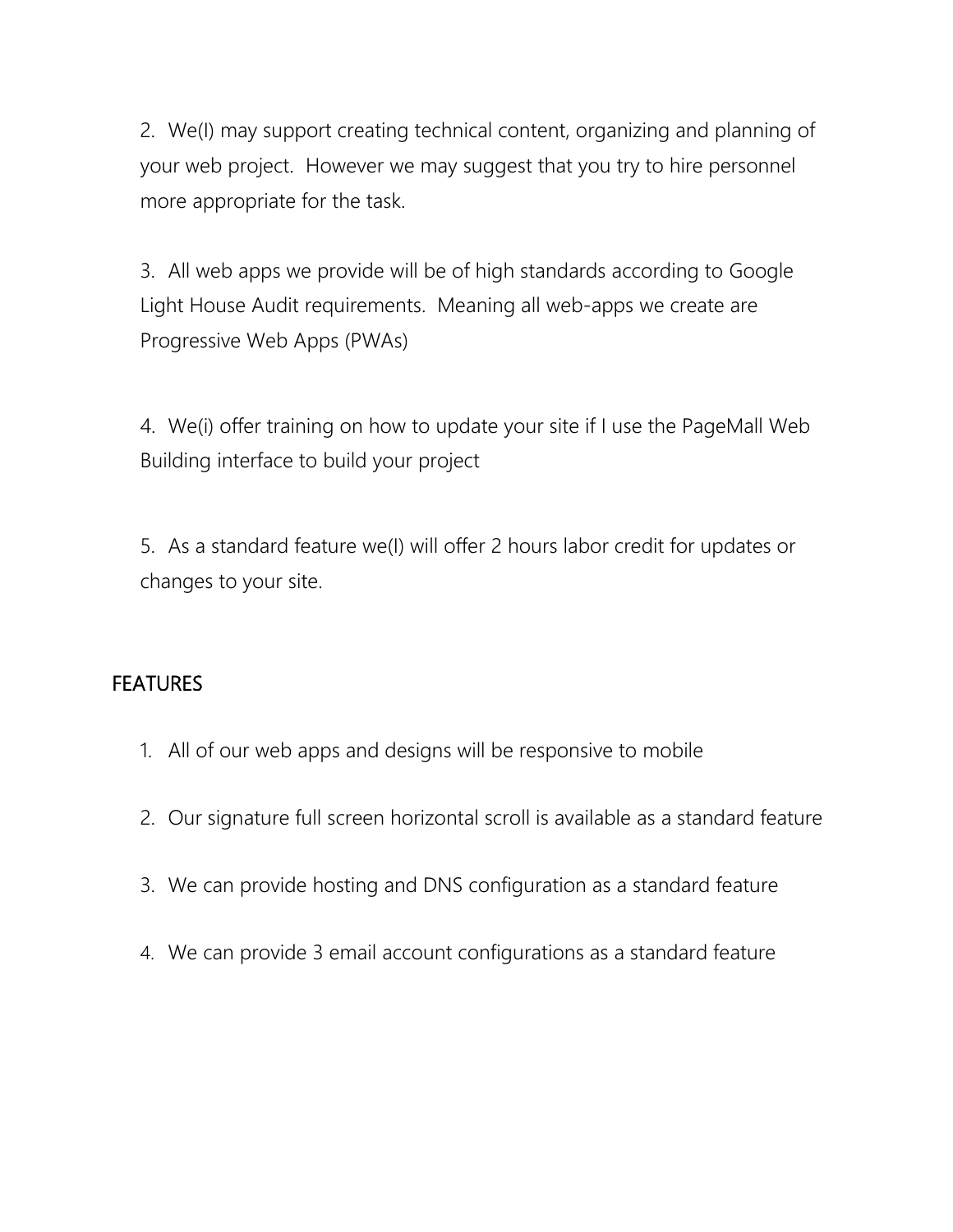# Freelance web developers are asked to do a lot more than just develop a site.

Being a Freelancer usually means most of your clients will come from start-ups and small companies. If so, these start-ups usually don't have the appropriate staff to fill all necessary technical positions.

You may run into a catch-22 dilemma. When designing a website for a start up company you will need text content, logo, artwork and photos. But this content is usually delivered to you incomplete, with improper web format and images are either in poor resolution or have copyright watermarks. Now you, as the freelancer developer can choose to NOT perform these tasks and have the hirer find someone else or you can choose to offer these additional services in the package.. The catch 22 is that it's more work and not usually recognized thus, most developers can't deliver these additional services with good quality. How many Web Developers can write content for an automobile repair service?

The point is, also the first step when communicating with customers is to state what exactly you can provide and to list other tasks that are required in order to complete a fantastic website. This usually starts with a needs analysis and purpose of site statement:

# Purpose of Site:

- Provide information about company
- Purchase items online?
- Get information from visitors?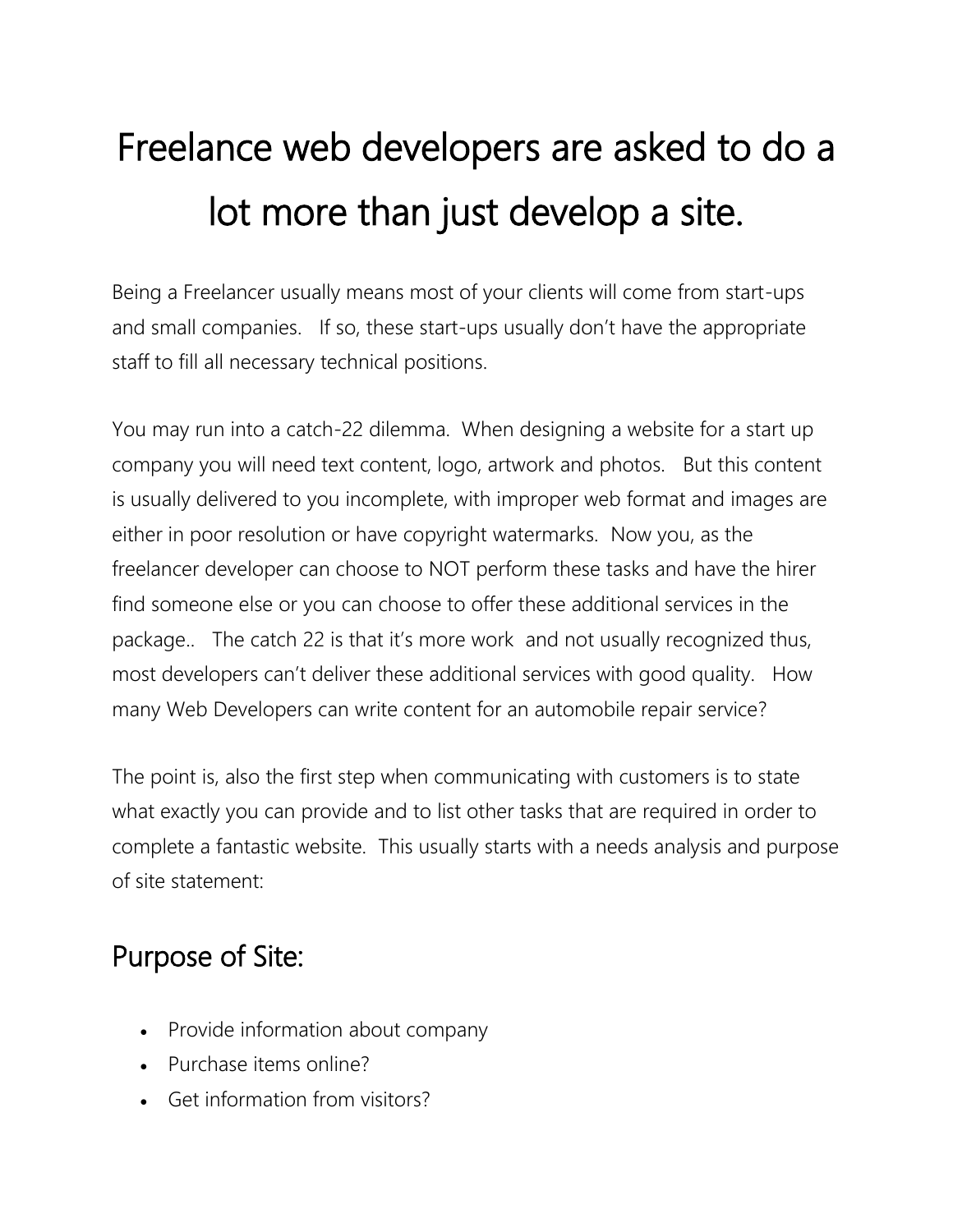- High resolutions graphics required?
- Video requirements?

Once the developer has gathered enough information the next step is to provide the potential client a Statement of Work (SOW).

# The SOW will provide:

- Description of the service you will provide
- What interactions will be needed such as involving other personnel
- What the client should provide
- Deadlines of each tasks
- Delivery schedule
- Price and Payment method and schedule
- Disclaimer and any legal information

[ insert example SOW HERE]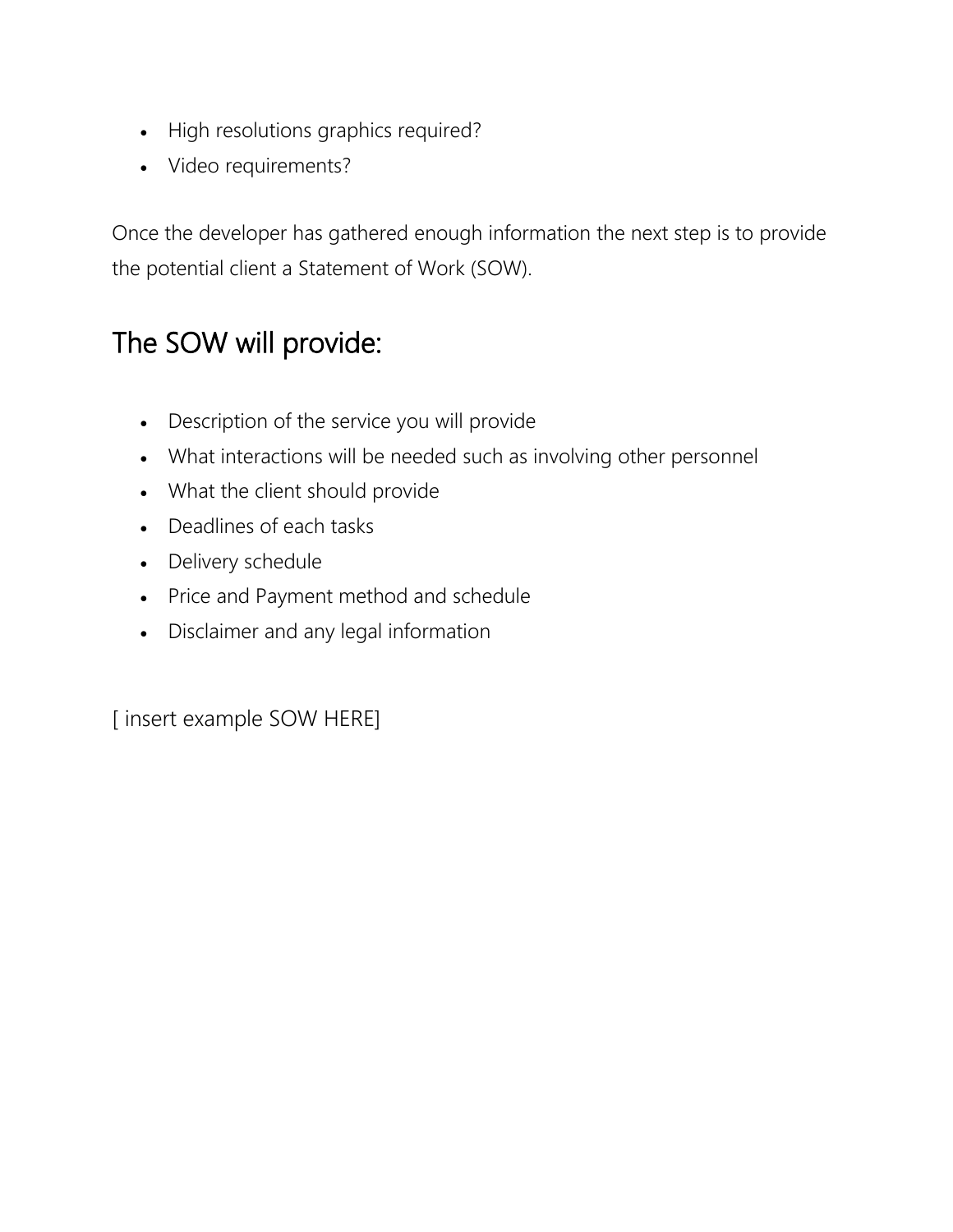# FRONT-END CURRICULUM

We will be designing a website where backgrounds can be changed for every content block. The site will have a responsive navigator. We will start with a two column responsive layout. Top container must be full width. Designer will learn position attributes for the standard nav bar. Fixed, Sticky, Relative. Will also learn z-index. Containers should not have horizontal wiggles on all platforms! Designer will use internal CSS and will get images from images folder.

#### FRAMEWORK

CSS BODY FRAME CSS BLOCK CONTAINER (will have background) CSS CONTENT CONTAINER (will be centered within block container) CSS Footer CSS Design Button

[Repeat block on page as necessary]

# STYLE CSS AND THE SITE

Make block containers material design At least one container must have a button

### NAVIGATOR

Create navigator CSS Navigator will have 6 links. Navigator to have logo container and menu button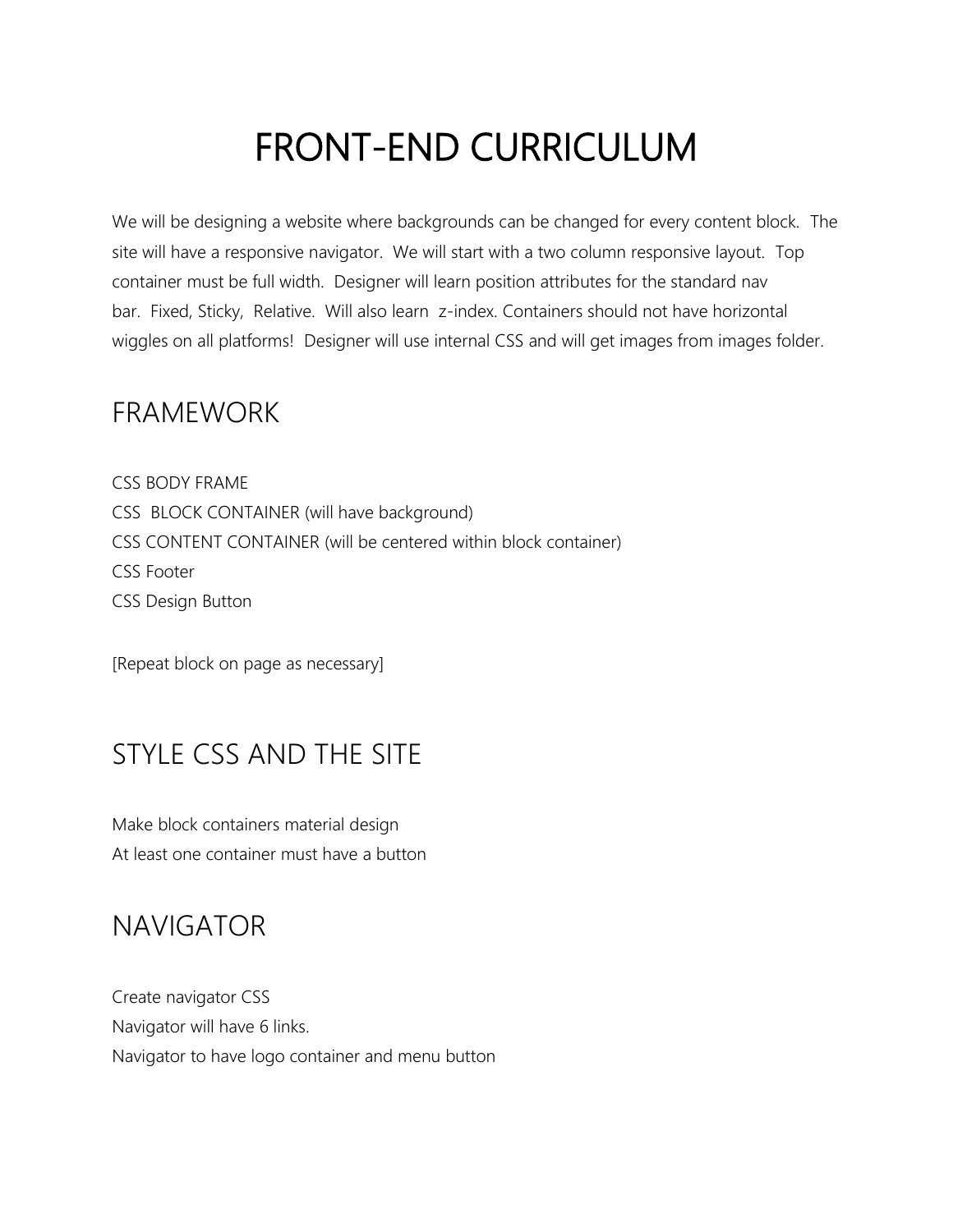# BACK-END CURRICULUM

Basic PHP will be taught as a back-end language to extract and connect to SQL Databases. Some equations may be included. Developer will learn how to create variables and perform data queries. *I would like most of the below taught using Python* as well.

#### PHP Programming Basics

Print Variables and include simple variation equations Connecting to a Database Perform Query Print Query in a While or For loop Learn POST and GET functions Using SESSIONS GitHub

#### PHP Programming Intermediate

Creating a Table through Command line Creating a Table through WebMin Conditional Statements If and Else Using Strtolower and substr C.R.U.D. Configurations

#### Server Administration

Pointing DNS from GoDaddy AWS Route 53 Hosted Zones and Record Sets WebMin (user, email, Apache Webserver, Bind DNS, MySQL, File Management)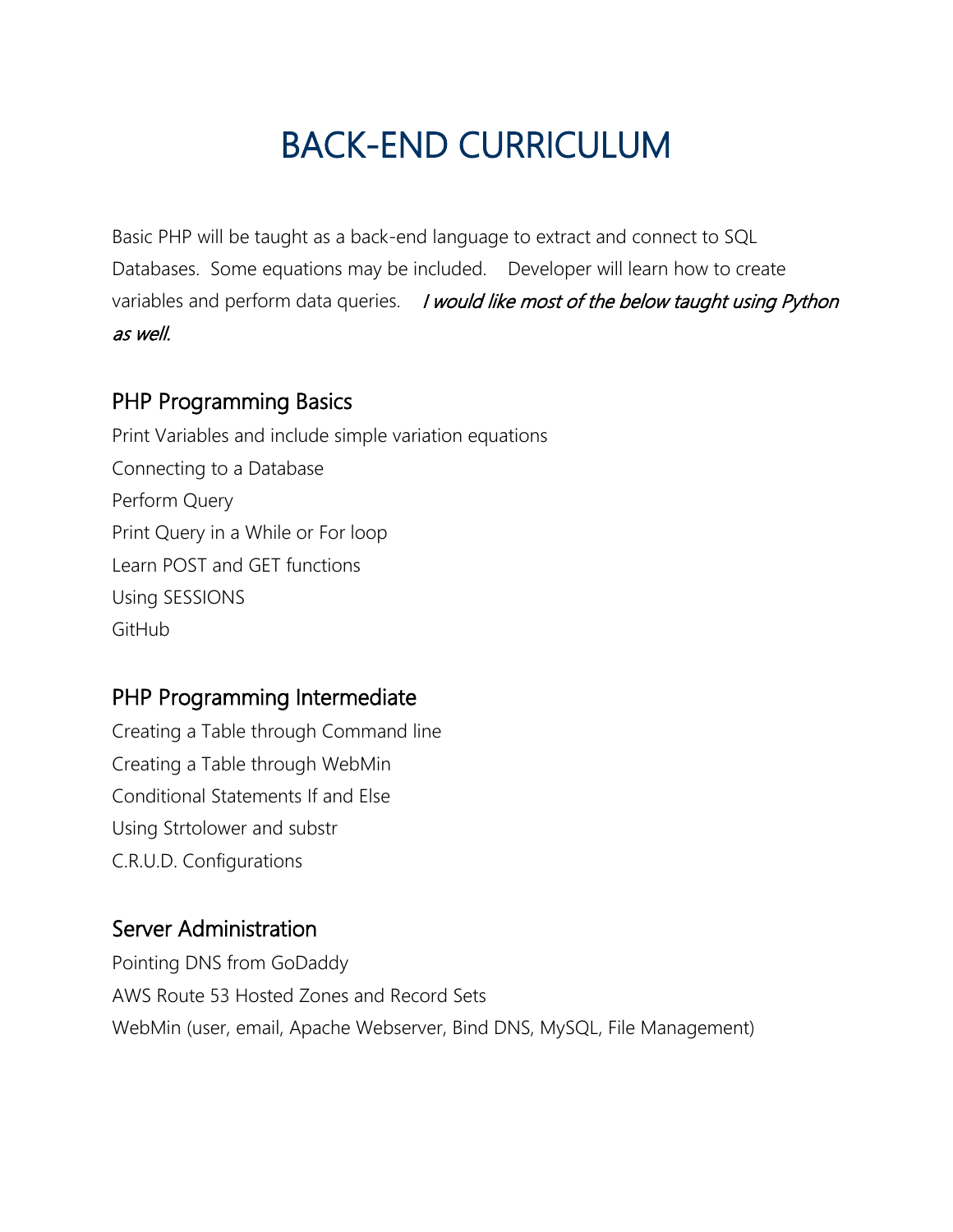#### PHP Programming Advanced

PHP Modularizing and Optimization Using the Include script Learn Component Organization Re-useable Integration PHP into CSS and HTML Auto create server files and folders through scripts Auto create Json file through PHP.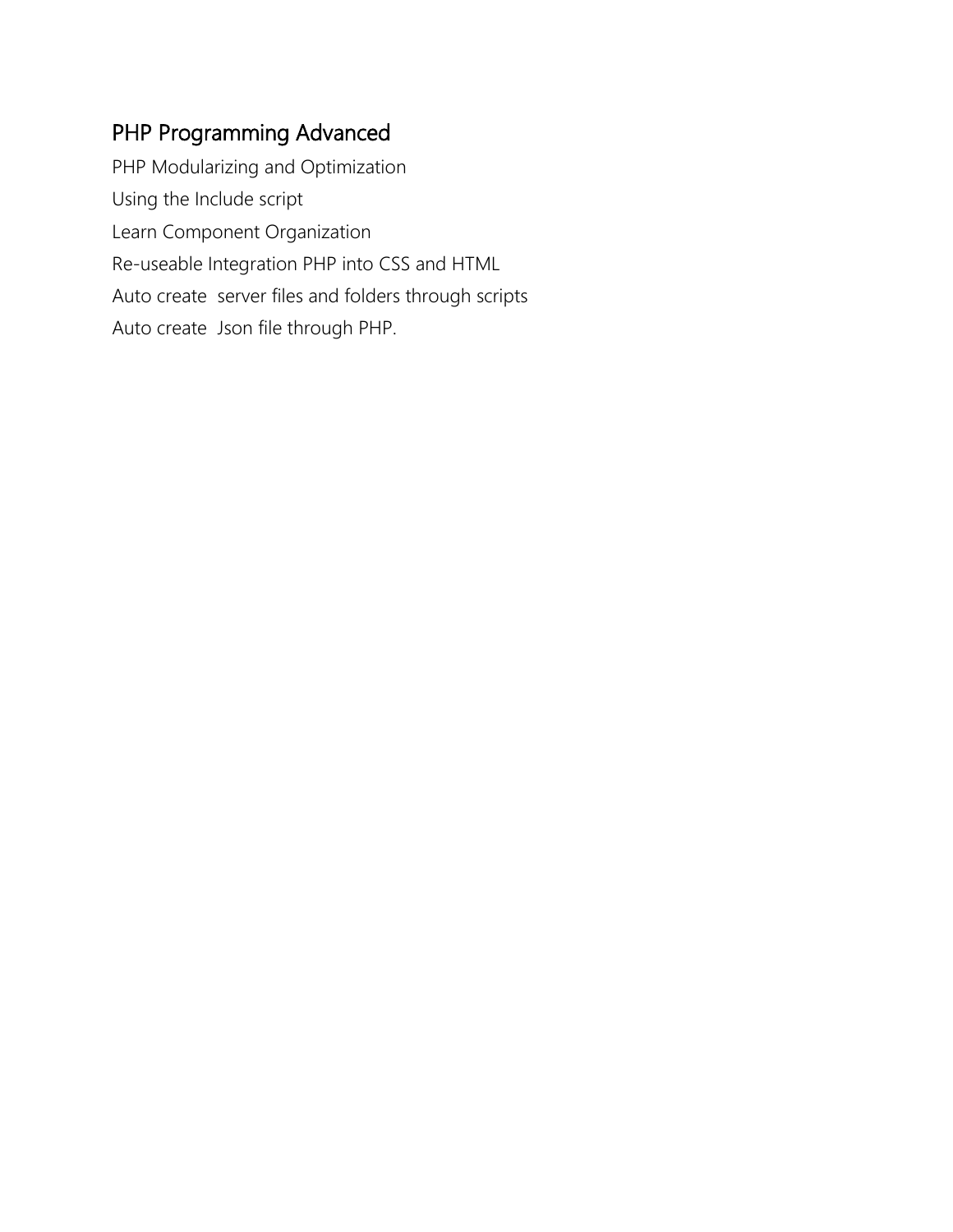# What skills sets are hot in Silicon Valley? Here are a few resources!

### BIG DATA AND ANALYTICS

U.C. Berkeley BootCamp (EXAMPLE)

### Real-World Data Analytics Training

Learn Advanced Excel, Python, JavaScript (D3.js, Leaflet.js), HTML5/CSS, API Interactions, Social Media Mining, SQL, Tableau, Fundamental Statistics, Machine Learning, R, Git/GitHub and more.\*

<https://bootcamp.berkeley.edu/data/online/landing/>

#### $\Delta$  |

### APPEN Data Annotation

To build a solution that thinks and acts like a human [requires large volumes of training](https://appen.com/blog/why-human-annotated-data-key/)  [data.](https://appen.com/blog/why-human-annotated-data-key/) For a machine learning solution to understand this information, the data must be properly categorized and annotated for the application. With high-quality, humanannotated data, companies can build and improve AI and machine learning applications. The result is an enhanced customer experience for related solutions such as product recommendations, relevant search engine results, computer vision, speech recognition, chatbots, and more. <https://appen.com/services/data-annotation/>